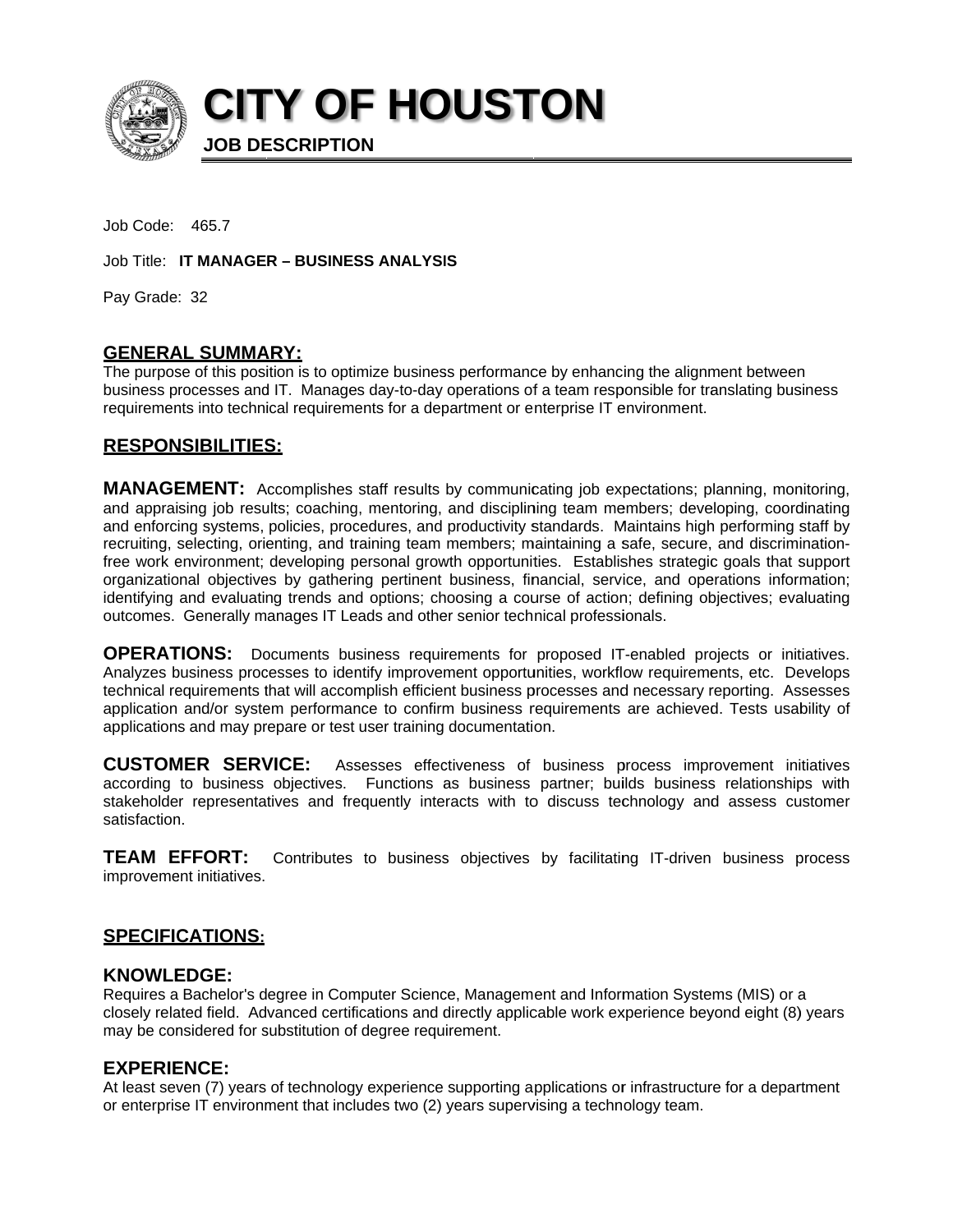## **SPECIFICATIONS (cont'd):**

### **COMPLEXITY:**

Work is non-standardized, complex and varied, and requires interpretation of technical and detailed guidelines, policies and procedures in combination. Advanced analytic ability is needed to gather and interpret data where answers can be found only after detailed analysis of many facts.

## **IMPACT OF ACTIONS:**

Errors in work lead to significant costs and problems, and may have minor impact on the short- term performance of the department. The incumbent generally receives general direction, working from broad goals and policies only. The individual may participate heavily in setting his/her own work objectives, and acts as an advisor to senior business leaders and CIO / Deputy CIO / CTO. Ability to pass and maintain federal security clearances may be required.

## **SUPERVISION EXERCISED:**

#### **Direct Supervision:**

Involves scheduling, supervision and evaluation of work, recommends personnel actions, such as hiring, terminations, pay changes of management and senior technical personnel.

#### **Indirect Supervision:**

Manages indirect reports associated with multi-discipline project teams and consultants.

## **CONTACTS:**

#### **Internal Contacts**:

Level of internal contact is primarily with Managers and Assistant Directors and occasionally with Deputy Directors. Interaction involves considerable explanation and persuasion leading to decision, agreement or rejection on complex issues; diplomacy is required; e.g., problem-solving discussions regarding responsibilities, finance, or work flow or to facilitate service.

#### **External Contacts:**

Level of external contact is primarily with prominent persons such as community leaders, business and industry leaders as well as officials of government and financial agencies, media representatives and professional contacts with affiliated organizations. Interaction involves considerable explanation and persuasion leading to decision, agreement or rejection on complex issues that requires diplomacy; e.g., important contacts involving difficult matters of agreements, negotiations and controversies.

#### **PHYSICAL EFFORT:**

The position is physically comfortable; the individual has discretion about walking, standing, etc.

#### **WORK ENVIRONMENT:**

There are no major sources of discomfort, i.e., essentially normal office environment with acceptable lighting, temperature and air conditions.

#### **PHYSICAL SKILL:**

Requires the ability to make coordinated gross motor movements in response to changing external stimuli within minor demanding tolerances; or the ability to make simple eye/hand movements on a patterned response space within very low tolerance demands.

#### **MISCELLANEOUS:**

All duties and responsibilities may not be included in the above job description.